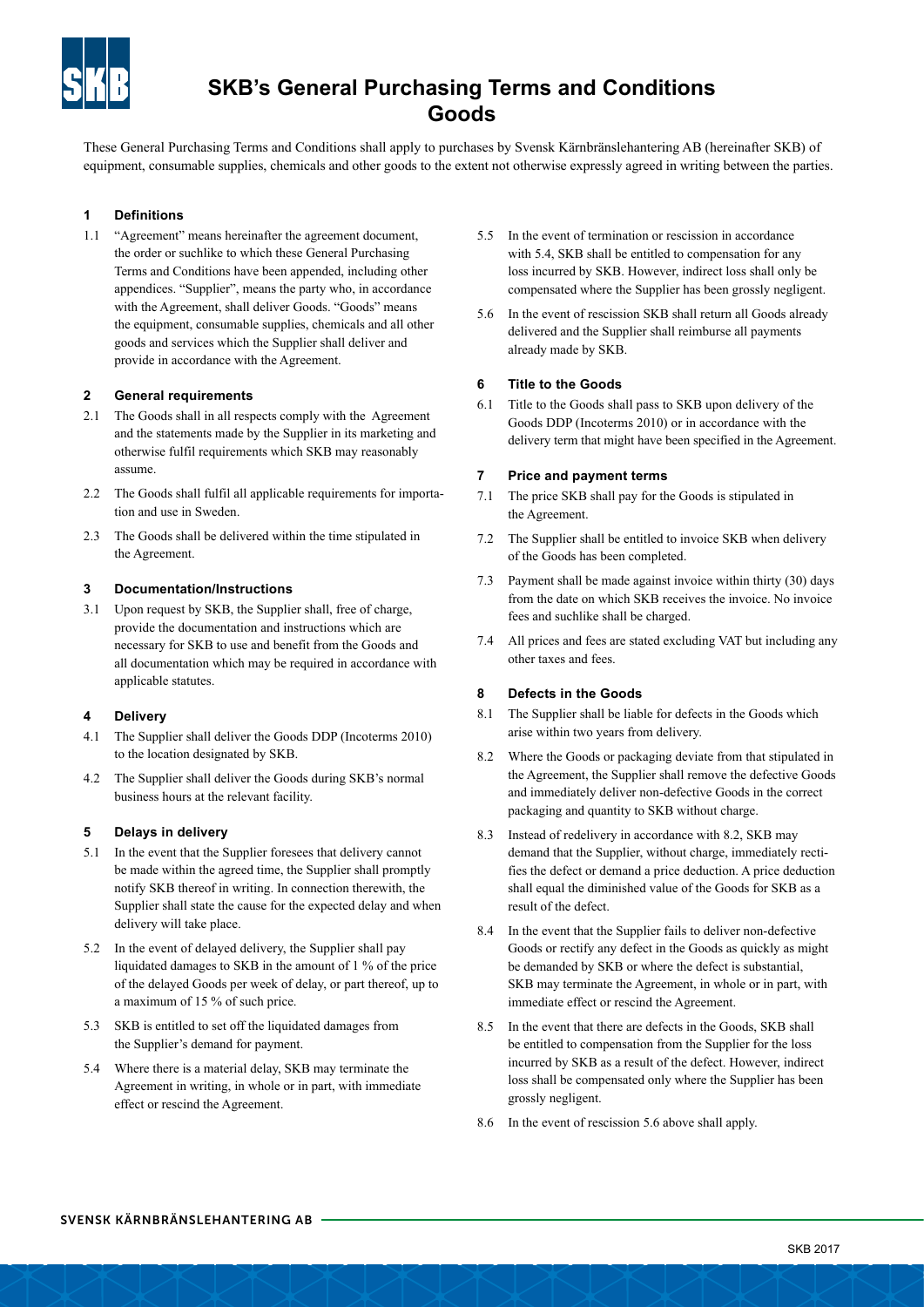## **9 Notice of defect**

9.1 A notice of defect must be given within 21 days of the discovery of the defect by SKB and SKB has realised the nature of the defect and its significance.

## **10 Insurance**

10.1 The Supplier shall, at its own expense, take out and maintain liability insurance with liability coverage which is sufficient taking into consideration the nature and scope of the Goods. Upon request by SKB, the Supplier shall present the applicable insurance certificates.

# **11 Infringement of third party rights**

- 11.1 The Supplier warrants that neither the Goods nor any part thereof infringe any third party intellectual property rights.
- 11.2 The Supplier shall indemnify and hold SKB harmless for expenses and damage, including reasonable counsel fees, as a result of any claim, action or proceedings brought against SKB based on the fact that the use or other exploitation of the Goods constitutes an infringement of any patent, copyright or other intellectual property right, or application thereof or unlawful use of know-how, trade secrets or other rights.
- 11.3 In addition, the Supplier shall, without delay and at its own expense, take such measures that the Goods may be used by SKB or, where this is not possible, provide other equivalent Goods, the use of which does not constitute infringement of any third party rights.
- 11.4 SKB shall be entitled to terminate or rescind the Agreement with immediate effect where the Supplier fails to rectify any defects in intellectual property rights without delay following the Supplier's receipt of notification from SKB regarding a claim for infringement of intellectual property rights by a third party.
- 11.5 In addition to compensation of the amount which SKB may be liable to pay to any third party, the Supplier shall pay damages to SKB for all loss, including indirect loss, which is attributable to the defects in intellectual property rights relating to the Goods or part thereof.

#### **12 Legislation and management systems**

- 12.1 The Supplier shall comply with applicable laws, regulations, provisions, and other statutes and decisions of governmental authorities.
- 12.2 SKB shall be entitled through audits and follow-ups to inspect and monitor the Supplier's quality and environmental management systems and their application in respect of the Supplier as well as the Supplier's sub-contractors.
- 12.3 The Provider shall in all regards cooperate with SKB in connection with audits and follow-ups according to 12.2 and provide SKB with all necessary documents and personnel in accordance with SKB's requests. The Supplier shall ensure that also the subcontractors, if any, comply with, and are subject to, this provision.
- 12.4 In case SKB's intended use of the Goods might affect the safety or security of SKB's nuclear facilities. SKB shall have the right to supply the Swedish Radiation Safety Authority (SWE: Strålsäkerhetsmyndigheten) with the information that has been gathered through the audits or followups according

to 12.2. In case the authority in accordance with applicable law requires to participate in the audits and followups it shall have the right to do so. SKB shall in such case require that the authority treats all obtained information as confidential. However, it is noted that whether confidentiality shall apply or nor not will be determined under legislation on confidentiality applicable to the authority.

## **13 Confidentiality**

- 13.1 The Supplier shall observe confidentiality in relation to all information concerning the Agreement and its performance as well as internal affairs at SKB. The Supplier shall, through confidentiality undertakings with personnel or other appropriate measures, ensure compliance with the duty of confidentiality. The duty of confidentiality shall not apply to such information of which the Supplier can prove it gained knowledge in a manner other than through the Agreement or which is in the public domain or which the Supplier is obligated to disclose in accordance with a decision by a court or other governmental authority.
- 13.2 The Supplier may not use SKB's trademark or in any other manner refer to SKB in its marketing, without the prior written consent of SKB.

## **14 Cancellation and premature termination**

- 14.1 SKB shall be entitled without cause to terminate the Agreement with respect to undelivered Goods, whereupon the Supplier shall be entitled to compensation for delivered Goods and other verified and necessary, reasonable expenses. No compensation shall be paid in addition thereto.
- 14.2 Either party shall be entitled to terminate the Agreement in writing with immediate effect or rescind the Agreement where the other party:
	- (a) is in material breach of its undertakings in accordance with the Agreement and fails to rectify such within fourteen (14) days after written notice thereof; or
	- (b) is declared bankrupt, has suspended its payments, or for any other reason can reasonably be deemed to be unable to perform its obligations under the Agreement.
- 14.3 In conjunction with termination in accordance with 14.2 (a), the party terminating the Agreement shall be entitled to compensation for any loss the party has incurred. However, indirect loss shall only be compensated where the other party has been grossly negligent.
- 14.4 5.4 and 8.4 stipulate special provisions regarding immediate termination and rescission in conjunction with delays and defects.

# **15 Liability**

- 15.1 The Supplier shall be liable for loss incurred by SKB as a result of the negligence of the Supplier.
- 15.2 The Supplier shall indemnify SKB for any liability in damages of SKB vis-à-vis third parties, where such liability in damages is caused by the Goods or acts or omission of the Supplier.
- 15.3 Neither party shall be liable for indirect loss caused to the other party unless liability for such loss is expressly stated in the Agreement. This limitation of liability shall however not apply in case of gross negligence.